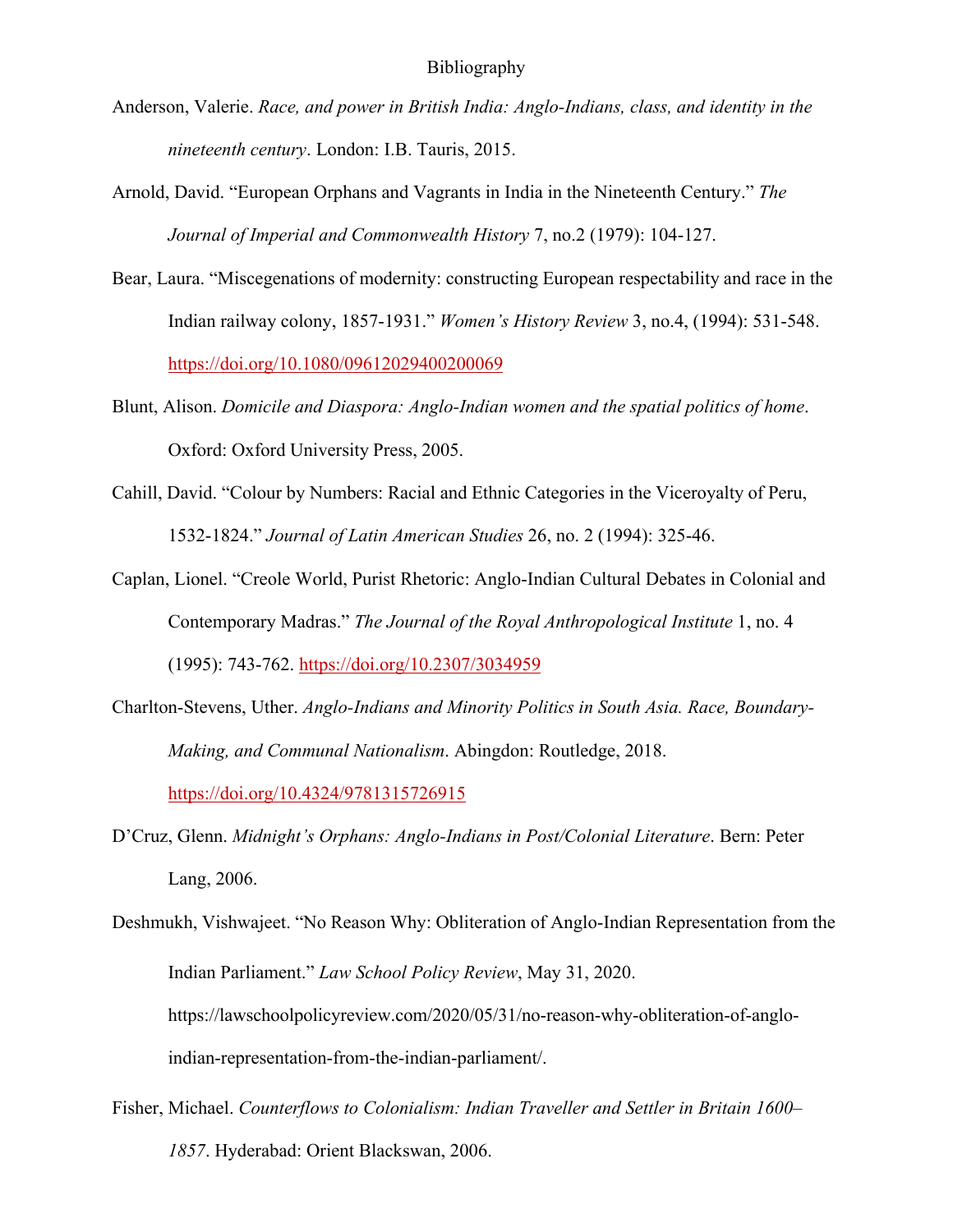- Gidney, Henry. "The future of the Anglo-Indian community." *The Asiatic Review* 30, no. 1 (1934): 27-42.
- Girard, Philippe. "The Haitian Revolution, History's New Frontier: State of the Scholarship and Archival Sources." *Slavery & Abolition* 34, no.3, (2013): 485-507. https://doi.org/10.1080/0144039x.2012.734089

*Government Of India Act, 1935*. 1935. Art. 366. United Kingdom: Parliament of the United Kingdom.

- Jacobson, Liesbeth. *The Eurasian Question: The Colonial Position and Postcolonial Options of Colonial Mixed Ancestry Groups from British India, Dutch East Indies and French Indochina Compared*. Leiden: Uitgeverij Verloren, 2018.
- K.J. Cassity, "Identity in Motion: Bhowani Junction." *The International Journal of Anglo-Indian Studies* 4, no.1 (1999): 7.

Masters, John. *Bhowani Junction*. New York: Viking Press, 1954.

- McMenamin, Dorothy. "Identifying Domiciled Europeans in Colonial India: Poor Whites or Privileged Community?" *New Zealand Journal of Asian Studies* 3, no.1 (2001): 107.
- Pomfret, David. *Youth And Empire Trans-Colonial Childhoods In British And French Asia*. Palo Alto: Stanford University Press, 2015.

<https://doi.org/10.11126/stanford/9780804795173.001.0001>

- "Report On The Indian Constitutional Reforms". 1918. Montagu–Chelmsford Report. Calcutta: Superintendent Government Printing, India.
- Smith, George. *The Geography Of British India: Political and Physical.* London: John Murray, 1882.
- *The Constitution Of India*. 1950. Art. 334. New Delhi, India: Government of India.

*The Saint Helena Act 1833*. 1833. Sec. 88. United Kingdom: Parliament of the United Kingdom.

Thorner, Daniel. "Capital Movement and Transportation: Great Britain and the Development of India's Railways." *Journal of Economic History* 11, no.4 (1951): 89-402.